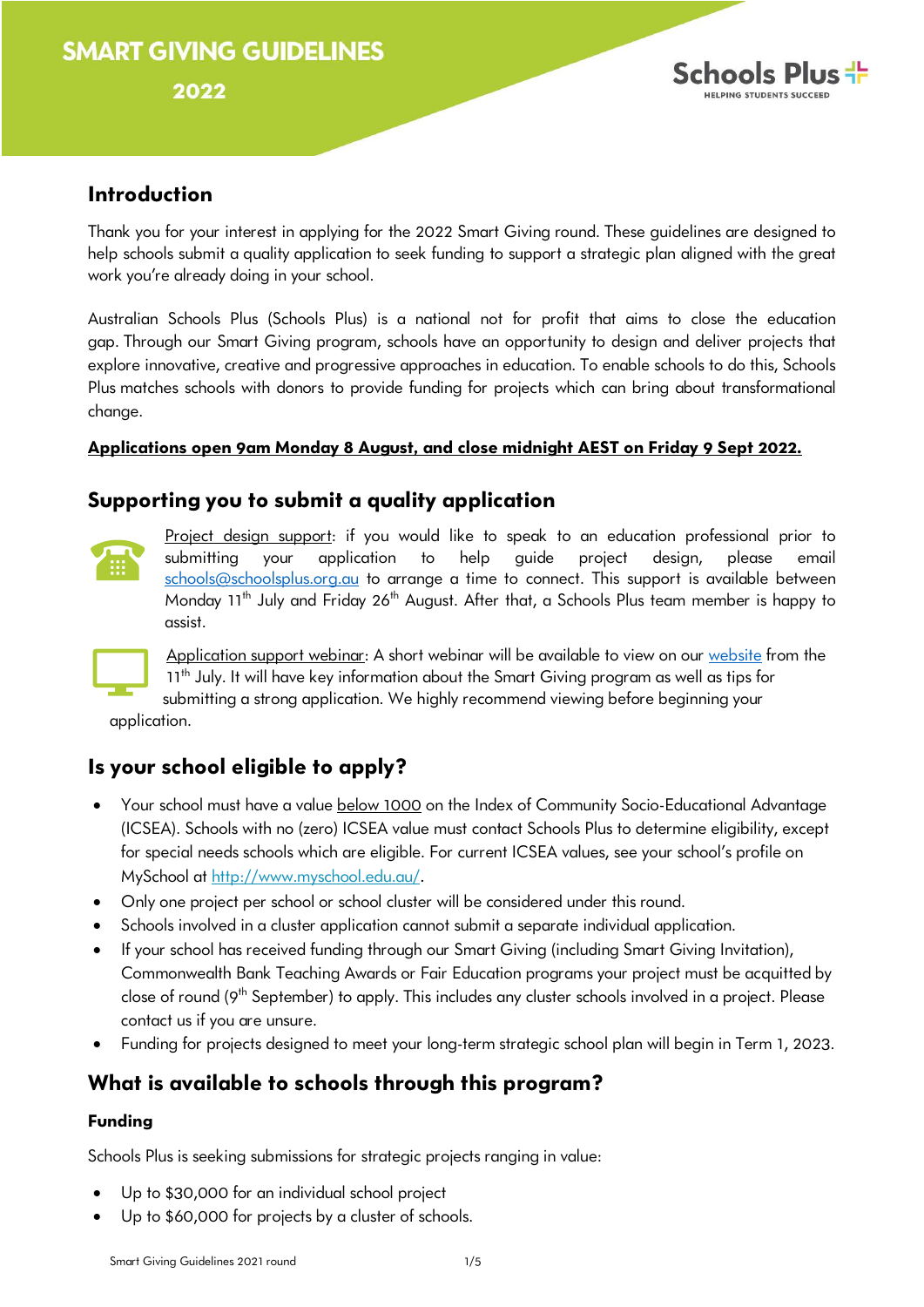#### **Coaching**

In addition to funding support, successful schools will be partnered with a coach allocated from our team of education professionals. Schools Plus coaches provide an independent sounding board for school leaders and teachers beyond their education system.

- All our coaches have had extensive recent experience in schools and will provide schools with up to 12 hours of coaching over the duration of the project (up to 18mths).
- The sessions will be between 1.5hrs 3hrs in length to be held with the project team and principal either over the phone or face to face starting Term 1 2023.
- Coaching provides the space for reflection & learning and focuses on the design, implementation and evaluation of the project. Evidence and data are used to target support, guide a coherent focus on strategic goals, and to gauge change in teaching and learning.

## **What sort of projects can be supported through Smart Giving?**

- Projects that start in Term 1, 2023, and align with your long-term strategic school plan.
- Innovative projects that trial new designs or strategies that have a sound research base and the potential for significant transformational change.
- The project can extend an existing school initiative that is having a proven impact, or it could replicate projects where existing strategies are being tried in a new location or with a new group.
- All projects must lead to improved learning outcomes for students in schools facing disadvantage.
- In designing your projects, schools should be able to clearly identify the student focussed intervention, why change is needed, how the project will enable the change to be achieved and the difference the change will make to students and the broader school community.
- Your project submission will be able to identify what evidence or research is available to support the purpose and design of the project, how you will measure the change it creates and how you will share that information with us.
- Projects must be supported by the school leadership team and have an ongoing and sustainable benefit to the school community.

### **Some examples of what we can't support**

- Equipment, resources or technology not linked to student outcomes or your project.
- Playground upgrades (including sporting fields/courts, play equipment etc)
- Major capital construction/works/improvements/expenditure
- Shade cloths / shade structures or air conditioning units
- Projects for which funding would normally be sought from government and system sources. Examples of these would be additional classroom teachers, school buildings and office equipment.
- Applications submitted from a private business, contractor or not-for-profit organisations. However, schools may subcontract such organisations to deliver part of the project, provided this is identified in the funding submission.
- Expenditure that has been incurred before the application has been confirmed as successful.

## **We welcome submissions from clusters of schools**

In addition to supporting individual schools, Schools Plus is also keen to support schools which are part of a cluster.

• Groups of between four and 10 schools are invited to submit a joint application for a project that will be implemented across all their schools.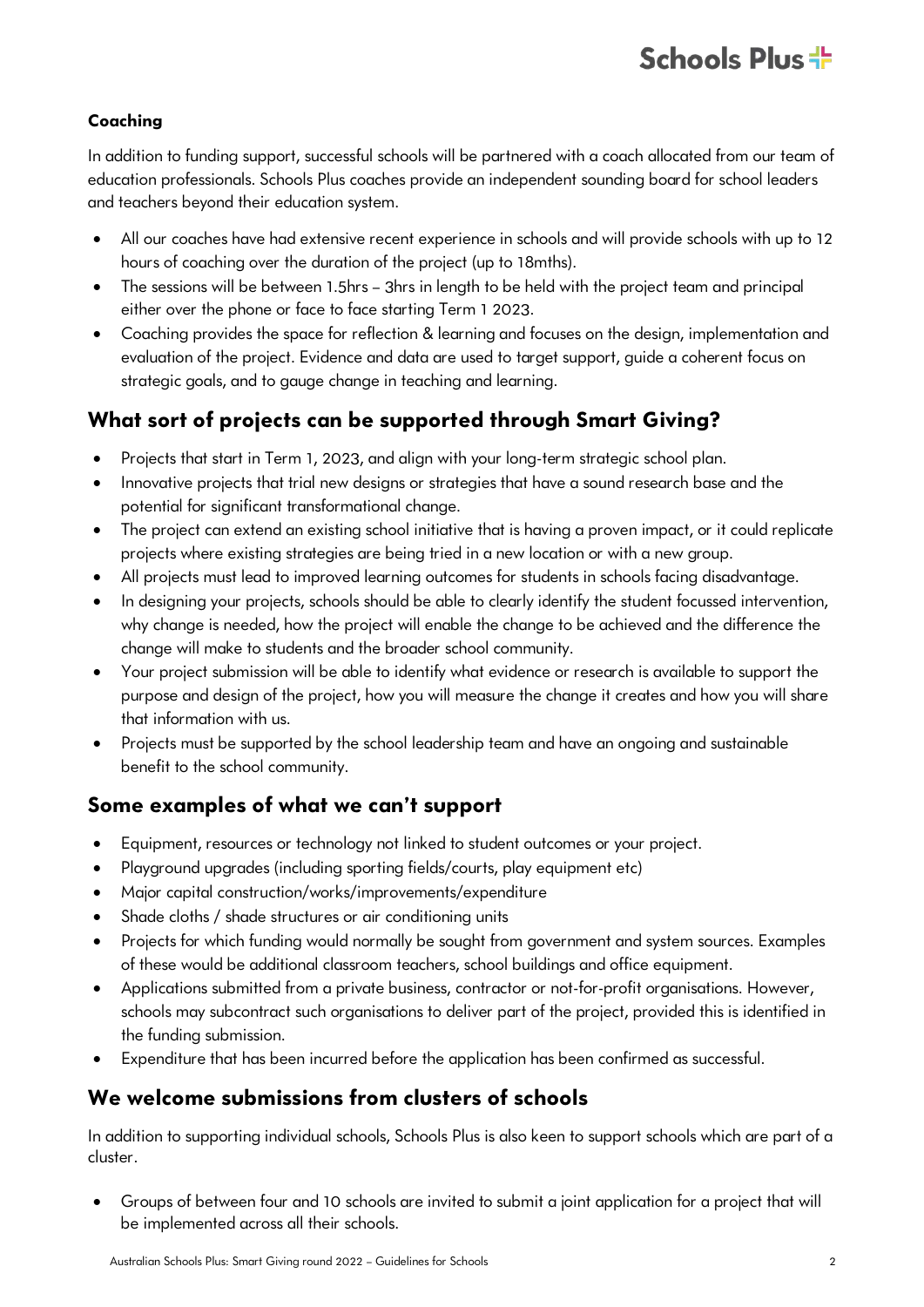# Schools Plus +

- All schools receiving funding for the one project submission need to meet the ICSEA eligibility criteria.
- Clusters may be existing local networks of schools or other schools working together on an initiative. They can also be cross-sector groupings. Based on learnings to date, clusters that are already working together tend to make better progress within the program.
- The project must be under the auspices of a lead school which will take responsibility for managing the project including the reporting.
- The lead school will submit one application on behalf of the cluster and include the school name and project contact details for each participating school.
- The application must be submitted in the name of the lead school and cannot be submitted using a Cluster name.
- Schools involved in a cluster application cannot submit a separate individual application.

## **How the process works**

Schools are invited to lodge an online application between **9am AEST on Monday 8th August 2022** and **midnight AEST on Friday 9 September 2022**. The link to the form is available at the end of these guidelines.

The form asks for information about the school and responses to key questions. Guidance for the information to put in these questions is provided below, in the webinar (link above) or contact Schools Plus for support (schools@schoolsplus.org.au).



Our expert assessors will assess the submissions and schools will be notified in September if they are shortlisted. The projects will be assessed based on the quality of the responses provided.

Shortlisted schools will be further assessed by independent experts in the field of the project.



Shortlisted schools will be notified in October of the outcome of the second assessment. Schools that proceed to the final stage will participate in a short phone interview to provide further details of the project. Questions will be supplied prior to the interview. These will take place in October 2022.



Schools Plus will determine which of these projects have been successful. Interviewed schools will be notified early December of the outcome of their application.



To ensure projects have the maximum impact on student learning outcomes, schools that have been allocated a coach will conduct an initial coaching session (approx 3 – 4hrs) in Term 4, 2022 or Term 1, 2023.

Schools will receive their funding once initial project documentation is returned and approved by Schools Plus and the coach.

## **What do we want to know in the application?**

The application comprises four key questions. Below we have provided some supporting information that we encourage you to use as your team develops your school's submission. Please note, you do not have to answer all the supporting questions – they have been provided to help lead your thinking.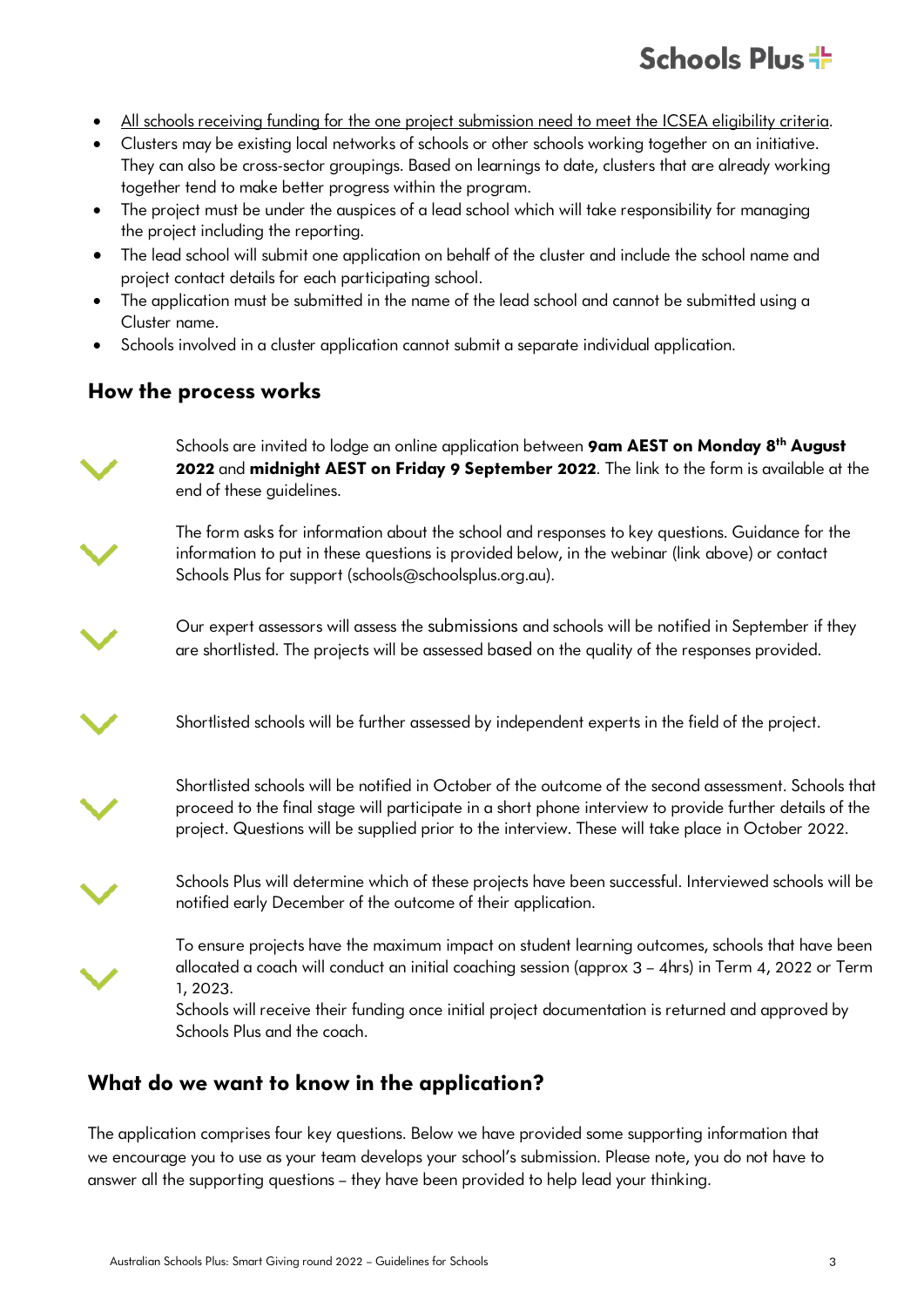# Schools Plus +

| Question                                                                                                                                                                                             | <b>Supporting information</b>                                                                                                                                                                                                                                                                                                                                           | <b>Example</b>                                                                                                                                                                                                                                                                                                                                                                                                                                                                                                                                                   |
|------------------------------------------------------------------------------------------------------------------------------------------------------------------------------------------------------|-------------------------------------------------------------------------------------------------------------------------------------------------------------------------------------------------------------------------------------------------------------------------------------------------------------------------------------------------------------------------|------------------------------------------------------------------------------------------------------------------------------------------------------------------------------------------------------------------------------------------------------------------------------------------------------------------------------------------------------------------------------------------------------------------------------------------------------------------------------------------------------------------------------------------------------------------|
| Student Focussed Intervention:<br>Describe the specific part of<br>the project (approach, activity<br>or program) that will target the<br>student outcomes you are<br>aiming to improve. (200 words) | Refers to what you will do to specifically address<br>the student learning needs you have identified<br>e.g. an oral language program that screens<br>students to identify those at risk and provides<br>targeted interventions to address skill gaps. How<br>(strategies and activities) will be asked in a later<br>question.                                         | Implementation of an oral language<br>program that screens students to identify<br>those at risk and provides targeted<br>interventions to address skill gaps.                                                                                                                                                                                                                                                                                                                                                                                                   |
| Key Strategies and Activities:<br>What strategies will you<br>develop to support delivery of<br>the intervention? (300 words)                                                                        | Consider the activities required to bring about<br>change, indicative timeframes and who it will<br>involve (e.g. stakeholders -staff, family,<br>community partners etc). In helping to determine<br>your strategies you may like to consider the<br>following strategic areas: school leadership,<br>teaching and learning and/or family and<br>community engagement. | Training of teaching and support staff in<br>phonological awareness and oral language.<br>Develop and implement screeners at<br>various stages and appropriate support<br>resources. Increase family learning and<br>understanding in oral language and<br>phonological awareness.                                                                                                                                                                                                                                                                               |
| Project Measure:<br>Describe what and how you will<br>measure the project outcomes?<br>(300 words)                                                                                                   | How will you know you have achieved the goal?<br>Describe what you will measure and the tools<br>(eg: surveys, curriculum assessments etc) you will<br>use to measure the change in student outcomes,<br>and other stakeholders including teachers,<br>families and the broader school community. This<br>may include quantitative and/or qualitative<br>measures.      | Staff surveys and participation in ongoing<br>PD, whole school and individual<br>professional growth plans. Checklist of<br>screeners and identified process for<br>screening. Number of parents and students<br>involved in oral language and phonological<br>awareness interventions attending<br>information sessions and meetings<br>regarding intervention plans.                                                                                                                                                                                           |
| Project Sustainability:<br>How will you sustain the impact<br>of the project outcomes beyond<br>Schools Plus funding and<br>support? (200 words)                                                     | In your response consider new capacity<br>(professional and resources) built through the<br>project, future ongoing/new funding and support<br>you may need, how you plan to maintain and/or<br>sustain equipment, and/or how the project fits<br>with the ongoing broader school improvement<br>plan.                                                                  | The work will constitute a change in<br>practice of the delivery of early language<br>education, meeting the needs of students.<br>This model could be easily scaled up to<br>impact systemic practice.<br>Improved outcomes for many more students<br>by the end of Transition will minimise the<br>need for expensive intervention programs<br>in later years.<br>Within families, as students improve their<br>reading, older siblings and cousins will be<br>able to model and support strong language<br>and literacy skills for younger family<br>members. |
| Budget:                                                                                                                                                                                              | Provide a clear breakdown of the budget<br>showing the thought and research that has gone<br>into the items/suppliers. Ensure the budget<br>reasonable demonstrates the ability to fulfil the<br>strategies outlined in the project.                                                                                                                                    |                                                                                                                                                                                                                                                                                                                                                                                                                                                                                                                                                                  |

## **Conditions and further information for funded projects**

- Schools receiving funding will be required to sign a Funding Agreement before funds can be transferred. Bank account details will need to be provided.
- Once the Funding Agreement is signed and the completed evaluation tools are returned to Schools Plus, the donation will be given to the school by electronic funds transfer. The school accepts these funds as a donation, no GST applies.